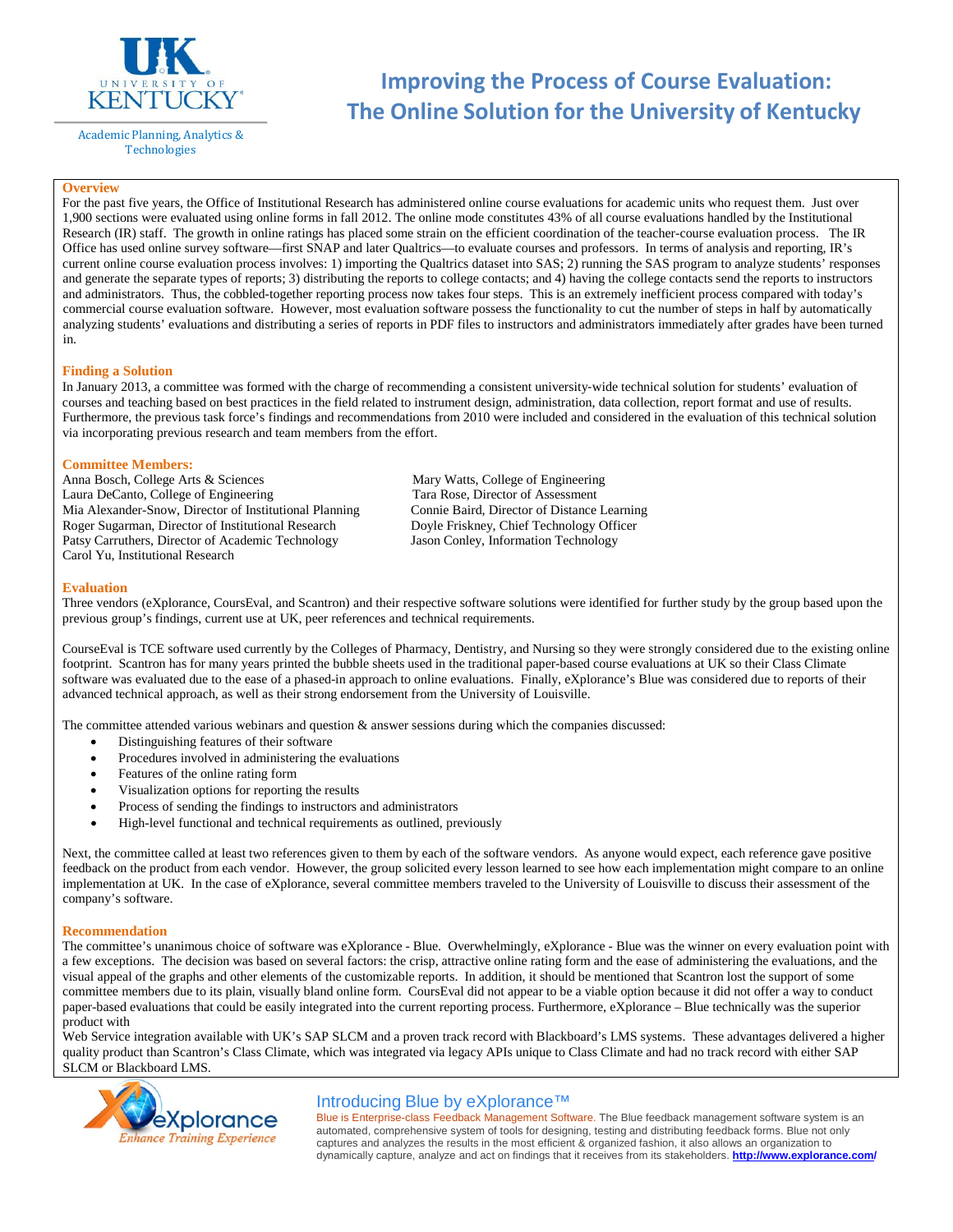# **eXplorance - Blue Next Steps: What the University Needs to Know**

## **Implementation**

The implementation of eXplorance will occur over the next 14 months, October 2013 – December 2014. An eXplorance pilot sub-committee will oversee the implementation as we progress towards an online environment. Currently there are 9 Colleges and 2 Academic Support Units that participate in the University TCE process fully and 3 colleges that have select departments participating. The table below indicates when participating colleges/units will be approached to gauge interest in participating in the pilot - changing from their current process (online or paper) to the online eXplorance option. After each semester (within the 14-month implementation period) a panel presentation or seminar will be scheduled to discuss the results and lessons learned with the participating faculty/instructors and potential eXplorance users. The goal is to have transparent communication in order to improve future teacher/student course evaluation experiences.

| <b>Fall 2013</b>        |   | Spring 2014                | Summer 2014            |   | <b>Fall 2014</b>          | Spring 2015          |
|-------------------------|---|----------------------------|------------------------|---|---------------------------|----------------------|
| Arts & Sciences         |   | Agriculture                | Undergraduate          | ٠ | <b>Graduate Qualtrics</b> | Colleges/Departments |
| Business & Economics    | ٠ | Communication &            | <b>Oualtrics Users</b> |   | users                     | not currently        |
| Distance Learning       |   | <b>Information Studies</b> |                        |   | Graduate School           | participating in the |
| Engineering             |   | Design                     |                        |   | Nutritional               | University-wide TCE  |
| Undergraduate Education | ٠ | Fine Arts                  |                        |   | Sciences                  | Process              |
|                         |   | <b>Health Sciences</b>     |                        |   | (Medicine)                |                      |
|                         |   | Education                  |                        |   |                           |                      |
|                         |   | Social Work                |                        |   |                           |                      |

The members of the pilot sub-committee are the persons responsible for the implementation pre-planning, with additional staff assisting with full implementation and rollout.

Buddy Hall, Academic Technology – Project Manager Dan Cleland, Assessment – Project Technical Lead Roger Sugarman, Director of Institutional Research Patsy Carruthers, Director of Academic Technology Tara Rose, Director of Assessment Carol Yu, Advanced Analytics

# **Pilot Sub-Committee Members: Additional Staff Assisting in Implementation:** Leah Simpson, Assessment Sara Jewell, Assessment Virginia Lacefield, Academic Technology Jason Conley, Enterprise Architect

# **Frequently Asked Questions**

**Why is the University moving to an online environment?** The current online course evaluation process involves: 1) importing the Qualtrics dataset into SAS; 2) running the SAS program to analyze students' responses and generate the separate types of reports; 3) distributing the reports to college contacts; and 4) having the college contacts send the reports to instructors and administrators. Thus, the cobbled-together reporting process now takes four steps. This is an extremely inefficient process compared with today's commercial course evaluation software.

**What is the difference between Qualtrics and eXplorance?** Qualtrics is a basic survey tool. There are limited reporting features and the data cannot be linked in any way to student demographic data. Any data analysis has to be done manually. eXplorance will link to SAP, all data will automatically be generated and analyzed in the system and will provide timely feedback through visual reports rather than an excel file of raw data.

**I am already using an online TCE form; can I continue to use Qualtrics instead of eXplorance?** You will have the option of continuing with Qualtrics through Fall 2014 with support from APAT. Beginning in Spring 2015, Colleges/Departments/Units may choose to continue using Qualtrics for a premium fee (specific pricing is still to be determined and based on demand), or they could manage the process within their unit and will be responsible for manually pulling the courses, creating the evaluation, deploying the evaluation, collecting and analyzing their own results. Also beginning in Spring 2015, APAT will fully support University-wide, at no cost, any TCEs using eXplorance.

**I am using the paper method; do I have to move to online?** We will be watching adoption of eXplorance, and at this time we are uncertain of the timeframe when paper TCE support from APAT will retire. We envision this occurring within the next two years. At that time, Colleges/Departments/Units may choose to continue using the paper method for a premium fee (specific pricing will be determined based on actual demand), or they could manage the process within their unit and will be responsible for manually pulling the courses, creating the evaluation, deploying the evaluation, collecting and analyzing their own results, and acquiring scanning services to read the bubble sheets. Also beginning in Spring 2015, APAT will fully support University-wide, at no cost, any TCEs using eXplorance.

**Will I need to learn how to use the system?** Faculty/Instructors will not necessarily have to learn how to use the system unless they choose to. APAT will request at least one representative for each College (or department if they choose) to learn how to use the system. Training and workshops will be made available to anyone assigned as an eXplorance TCE contact.

**I am concerned with student response rates. How is APAT addressing this issue?** While online evaluations often produce response rates that are lower than traditional paper forms, several universities have identified a number of practices (below) that can be used to boost students' participation in the process for high response rates:

- developing detailed public relation campaign to introduce the online evaluations;
- explaining the importance of the evaluations to students and how they are used;
- requiring students to opt out of online evaluations;
- providing broad access to online evaluations through the Bb course shell, emailed invitations, and an evaluation portal on the web;
- sending periodic response rates to faculty;
- reminding students several times during the evaluation window to complete their ratings;